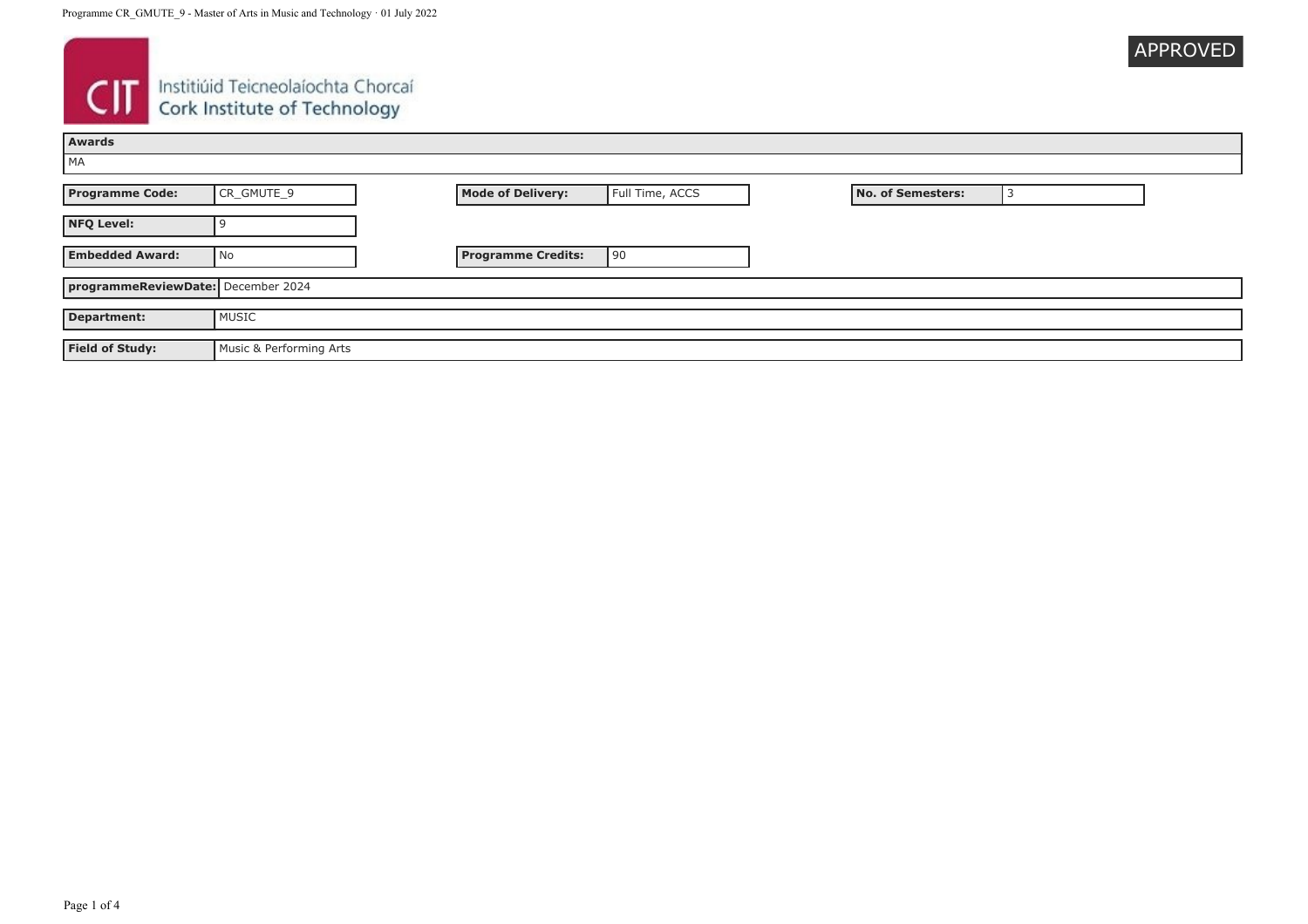## Programme Outcomes

Upon successful completion of this programme the graduate will be able to demonstrate... :

|            |                                 | <b>PO1</b> Knowledge - Breadth                                                                                                                                                                                                                                                 |  |  |
|------------|---------------------------------|--------------------------------------------------------------------------------------------------------------------------------------------------------------------------------------------------------------------------------------------------------------------------------|--|--|
|            | (a)                             | a creative, working, and hands-on knowledge of the audio programming software packages, the sequencing and composition software packages, studio recording and editing/mixing systems, mixing<br>desks, and surround sound systems.                                            |  |  |
|            |                                 | PO2 Knowledge - Kind                                                                                                                                                                                                                                                           |  |  |
|            | (a)                             | the ability to critically assess the adequacy of a recording studio / venue, its equipment, a range of different computer applications, and be able to offer clarity of perspective and services, with regard<br>to technology, to musicians an other persons who work in arts |  |  |
|            | <b>PO3</b> Skill - Range        |                                                                                                                                                                                                                                                                                |  |  |
|            | (a)                             | a creative and competent knowledge of a very broad range of tools, from software to hardware.                                                                                                                                                                                  |  |  |
|            | <b>PO4</b> Skill - Selectivity  |                                                                                                                                                                                                                                                                                |  |  |
|            | (a)                             | adaptability to new hardware and software packages, and use these packages creatively and in novel ways appropriate to the undertaking.                                                                                                                                        |  |  |
|            | <b>PO5</b> Competence - Context |                                                                                                                                                                                                                                                                                |  |  |
|            | (a)                             | the ability to integrate seamlessly with a project group, readily identifying the needs of that group and offering novel solutions to the group for a variety of problems.                                                                                                     |  |  |
|            |                                 | <b>PO6</b> Competence - Role                                                                                                                                                                                                                                                   |  |  |
|            | (a)                             | responsibility for their own role as well as aiding and understanding the role of the other group members giving a "big picture" view to others in the group if needed.                                                                                                        |  |  |
| <b>PO7</b> |                                 | Competence - Learning to Learn                                                                                                                                                                                                                                                 |  |  |
|            | (a)                             | the skills for lifelong learning, understanding the necessity to continuously update their knowledge and skill base, with particular regard to digital media and audio technology, assessing their own<br>knowledge base in a systematic and unbiased fashion.                 |  |  |
|            | <b>PO8</b> Competence - Insight |                                                                                                                                                                                                                                                                                |  |  |
|            | (a)                             | the ability to scrutinise social norms and and the effect that music & technology and digital media have had on society and the impact of technological innovation on modern culture.                                                                                          |  |  |
|            |                                 |                                                                                                                                                                                                                                                                                |  |  |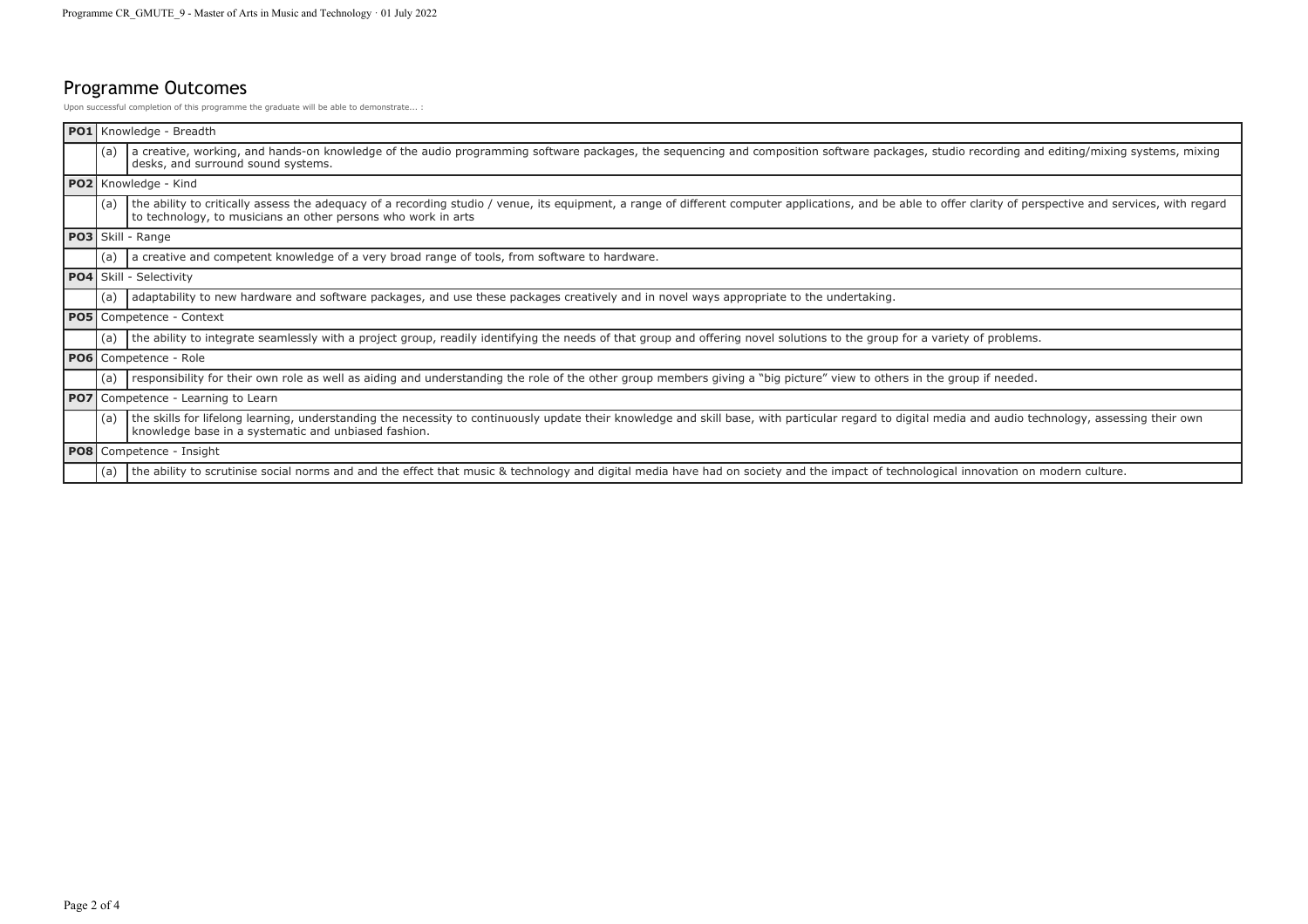## Semester Schedules

## Stage 1 / Semester 1

| Mandatory                 |                                                   |  |  |
|---------------------------|---------------------------------------------------|--|--|
| Module<br>Code            | <b>Module Title</b>                               |  |  |
| MUSC9001                  | <b>Computer Music 1</b>                           |  |  |
| <b>MUSC9007</b>           | <b>Recording Studio 1</b>                         |  |  |
| <b>ELTR9001</b>           | <b>Acoustics and Psychoacoustics</b>              |  |  |
|                           | Group Elective 1                                  |  |  |
| Module<br>$\mathbf C$ ode | <b>Module Title</b>                               |  |  |
| SOFT6013                  | <b>Procedural Programming</b>                     |  |  |
| <b>ELTR9002</b>           | <b>Audio Electronics</b>                          |  |  |
|                           | MMED6025<br><b>Interpreting Sound &amp; Music</b> |  |  |
| Group Elective 2          |                                                   |  |  |
| Module<br>Code            | <b>Module Title</b>                               |  |  |
| <b>MUSC8017</b>           | <b>Core Instrumental Studies 5</b>                |  |  |
| <b>MUSC8019</b>           | <b>Core Instrumental Studies 7</b>                |  |  |
| <b>MUSC8029</b>           | <b>Devised Performance Project</b>                |  |  |
| <b>MUSC8070</b>           | <b>Popular Instrumental Studies 5</b>             |  |  |
| <b>MUSC8082</b>           | <b>Popular Instrumental Studies 7</b>             |  |  |
| <b>MUSC8050</b>           | <b>Performance Development 1</b>                  |  |  |
| Elective                  |                                                   |  |  |
| Module<br>Code            | <b>Module Title</b>                               |  |  |
| <b>MMED8007</b>           | <b>Digital Culture</b>                            |  |  |
| <b>MMED7008</b>           | <b>Marketing &amp; Media Law</b>                  |  |  |
| MMED7005                  | <b>Ethics &amp; Aesthetics</b>                    |  |  |
| DRAM7019                  | <b>Lighting Design</b>                            |  |  |